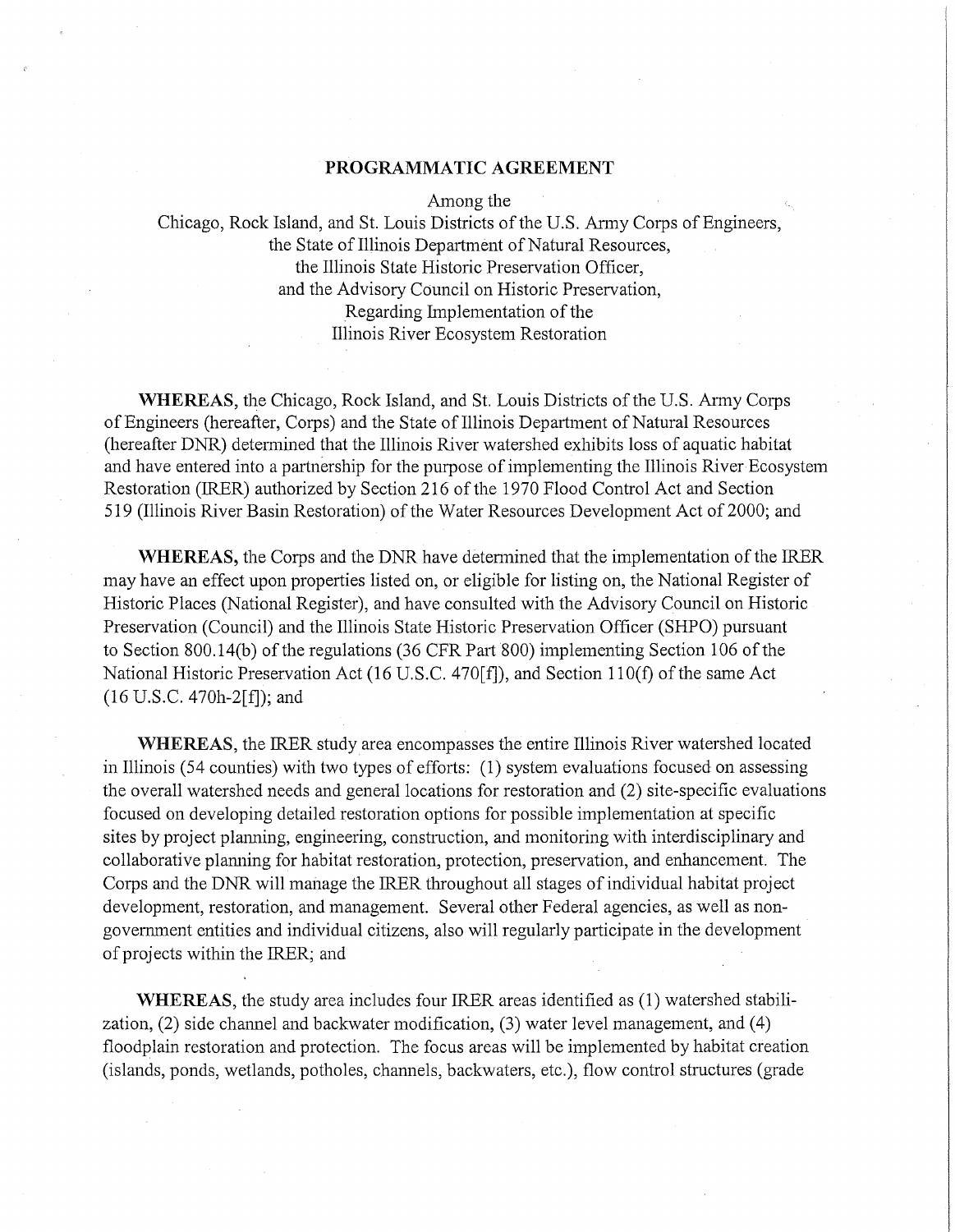controls, dams, dikes, detention basins, weirs, riffles, fish passage, levees, etc.), habitat enhancements (anchor trees, stumps, plantings, management of timber and forest stands, regulation of water levels, etc.), and structure removals/modifications (snagging, clearing, dikes, borrowing, trenching, dredging, etc.); and

**WHEREAS,** pursuant to Section 800.3 of the Council's regulations, and to meet the Corps' and DNR's responsibilities under the National Environmental Policy Act of 1969, the Corps has developed a **Consulting Parties List** which was developed in consultation with the SHPO/Tribal Historic Preservation Officers (THPOs), Tribes, and other parties that may have an interest in the effects of this undertaking on historic properties. Those on the **Consulting Parties List,**  comprised of 325 parties, including 47 federally recognized Tribes, were asked to comment on earlier drafts of this Programmatic Agreement or be provided with study newsletters, public meeting announcements, special releases, and notifications of the availability of report(s), including all draft agreement documentation, as stipulated by 36 CFR Part 800.14(b)(ii) of the National Historic Preservation Act. Comments received by the Corps were taken under consideration in developing this Programmatic Agreement; and

**WHEREAS,** the Corps has provided scholarly evidence of stewardship in the recordation, protection, and management of historic properties along the Illinois Waterway System through systemic research and studies which have been finalized and approved, then placed in the permanent files of the Corps and SHPO as evidence of compliance promulgated under Section 106 of the National Historic Preservation Act, as amended, and its implementing regulations, 36 CFR Part 800: "Protection of Historic Properties." [These studies included: (1) archeological studies (management of documented and undocumented historic properties), (2) architectural and engineering studies (buildings, structures, and objects associated with Multiple Property National Register Districts), (3) erosion studies, (4) land form sediment assemblage studies (geomorphology) and (5) submerged historic property study (historic shipwrecks and other underwater or previously inundated historic properties)]; and

**NOW, THEREFORE,** the Corps, the DNR, the SHPO, and the Council agree that the undertakings authorized under Section 216 of the 1970 Flood Control Act and Section 519 (Illinois River Basin Restoration) of the Water Resources Development Act of 2000 shall be implemented in accordance with the following stipulations:

## **I. IDENTIFICATION AND EVALUATION OF HISTORIC PROPERTIES**

The Corps will ensure that the following measures are implemented:

A. The Corps will take all measures necessary to discover, preserve, and avoid significant historic properties listed on, or eligible for listing on, the National Register, burials, cemeteries, or sites likely to contain human skeletal remains/artifacts and objects associated with interments or religious activities, and provide this information, studies, and/or reports to the SHPO/THPO.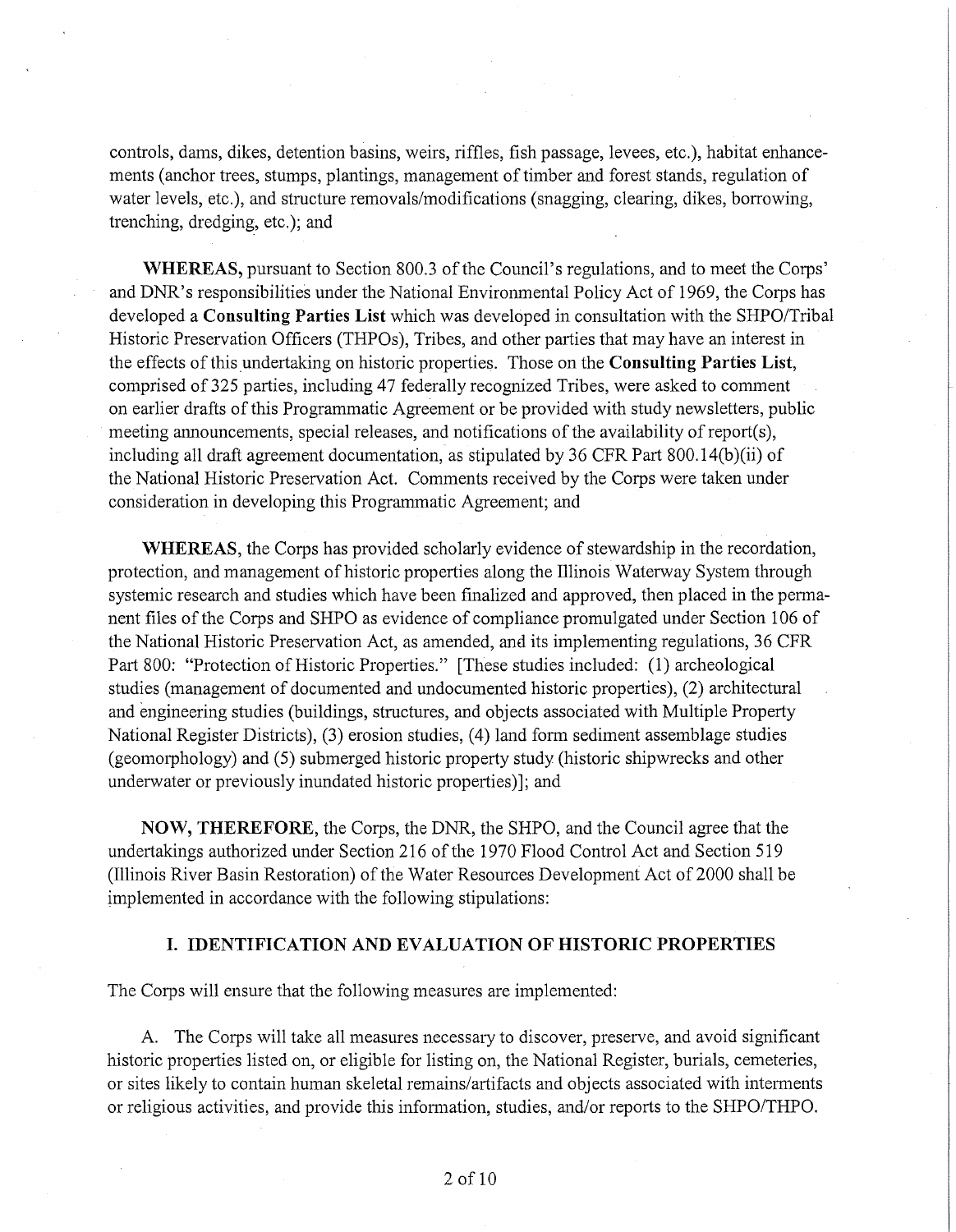Under consultation with the SHPO/THPO(s) and the other consulting parties, the Corps will describe and define the Area of Potential Effect (hereafter referred to as the APE) in accordance with the definition contained in 36 CFR Part 800.16(d). The APE may be modified upon consultation with the appropriate SHPO(s)/THPO(s) through avoidance documented through the implementation of historic property surveys and testing, documentary research, recordation, and other investigation data.

B. Unless recent and modem ground surface disturbances and/or historic use can be documented and a determination made by the Corps, in consultation with the SHPO/THPO(s) and the other consulting parties, that there is little likelihood that historic properties will be adversely affected, the Corps will then conduct a historic property (reconnaissance) survey in (1) areas with the potential for containing submerged or deeply buried historic properties and (2) areas indirectly and directly affected by construction, use, maintenance, and operation during the implementation of the IRER program.

C. The Corps will ensure that all reconnaissance surveys and subsurface testing are conducted in a manner consistent with the Secretary of the Interior's Standards and Guidelines for Identification and Evaluation (48 FR 44720-23) and take into account the National Park Service publication The Archaeological Survey: Methods and Uses (1978) and any extant or most recent version of appropriate SHPO(s)/THPO(s) guidelines for historic properties reconnaissance surveys/reports, related guidance, etc. The reconnaissance surveys and subsurface testing will be implemented by the Corps and monitored by the SHPO/THPO(s).

D. In consultation with the SHPO, the appropriate THPO(s), and the other consulting parties, the Corps will evaluate for eligibility all significant historic properties by applying the National Register criteria (36 CFR Part 60.4). The Corps will use its archival documentation as a context in which to make National Register evaluations of historic properties.

1. For those properties that the Corps, the SHPO/THPO(s), and the other consulting parties agree are not eligible for inclusion on the National Register, no further historic properties investigations will be required, and the project may proceed in those areas.

2. If the survey results in the identification of properties that the Corps, the SHPO/ THPO(s), and the other consulting parties agree are eligible for inclusion on the National Register, the Corps shall treat such properties in accordance with Part II below.

3. If the Corps, the SHPO/THPO(s), and the other consulting parities do not agree on National Register eligibility, or if the Council or the National Park Service so request, the Corps will request a formal determination of eligibility from the Keeper of the National Register, National Park Service, whose determination shall be final.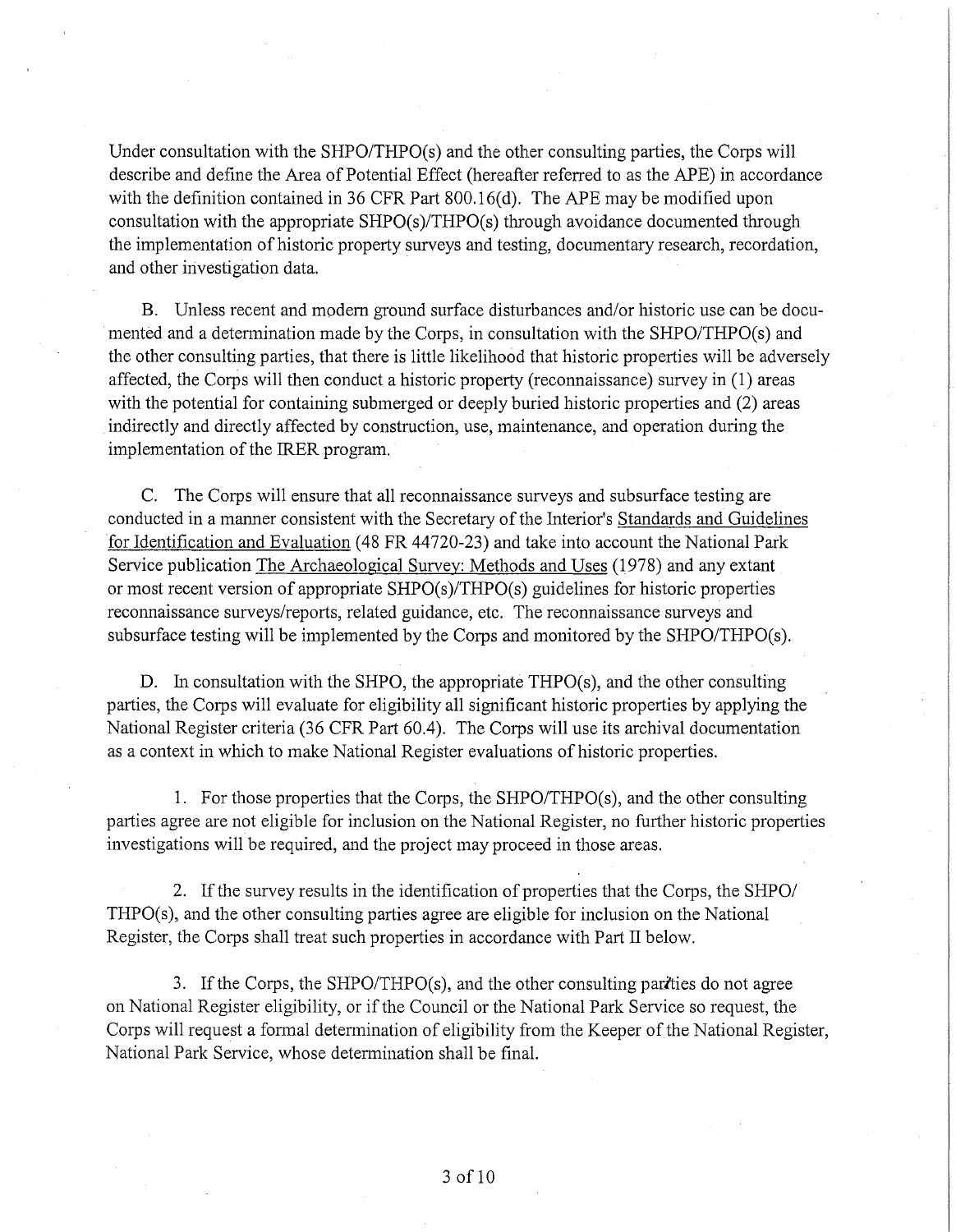4. Relative to the treatment of historic properties and the identification of traditional cultural properties, the Corps will continue to provide the appropriate Tribe(s), the THPO(s), and the other consulting parties information related to treatment measures proposed by the Corps. Consideration of comments received by the Corps can be considered by the signatories to be measures to assist the Corps in meeting its responsibilities under the National Historic Preservation Act of 1966, as amended (Public Law 89-665), and the regulations of the Advisory Council on Historic Preservation, "Regulations for the Protection of Historic and Cultural Properties" (36 CFR, Part 800).

# **II. TREATMENT OF HISTORIC PROPERTIES**

Those individual historic properties and multiple property districts that the Corps, the SHPO/ THPO(s), and the other consulting parties agree are eligible for nomination to, or that the Keeper has determined eligible for inclusion on, the National Register, will be treated by the Corps in the following manner:

A. Archival Documentation of the Construction and Operation of the Historic Locks and Dams and Management of Historic Properties: The Corps has provided scholarly evidence of stewardship in the recordation, protection, and management of historic properties along the Illinois Waterway System through systemic research and studies which have been finalized and approved, then placed in the pennanent files of the Corps and SHPO. These studies included: (1) archeological studies (management of documented and undocumented historic properties), (2) architectural and engineering studies (buildings, structures, and objects associated with Multiple Property National Register-eligible **Illinois Waterway Navigation System Facilities,** . (3) land form sediment assemblage studies (geomorphology), and (4) submerged historic property study (historic shipwrecks and other underwater or previously inundated historic properties).

B. Treatment of Archaeological Historic Properties:

1. If the Corps determines, in consultation with the SHPO/THPO(s) and the other consulting parties, that no other actions are feasible to avoid and minimize effects to archaeological historic properties, then the Corps will develop a treatment plan, which may include various levels of data recovery, recordation, documentation, and active protection measures. The Corps will implement the treatment plan in consultation with the SHPO/THPO(s) and the other consulting parties.

2. If data recovery is the agreed upon treatment, the data recovery plan will address substantive research questions developed in consultation with the SHPO/ THPO(s) and the other consulting parties. The treatment plan shall be consistent with the Secretary of the Interior's Standards and Guidelines for Archaeological Documentation (48 FR 44734-37) and take into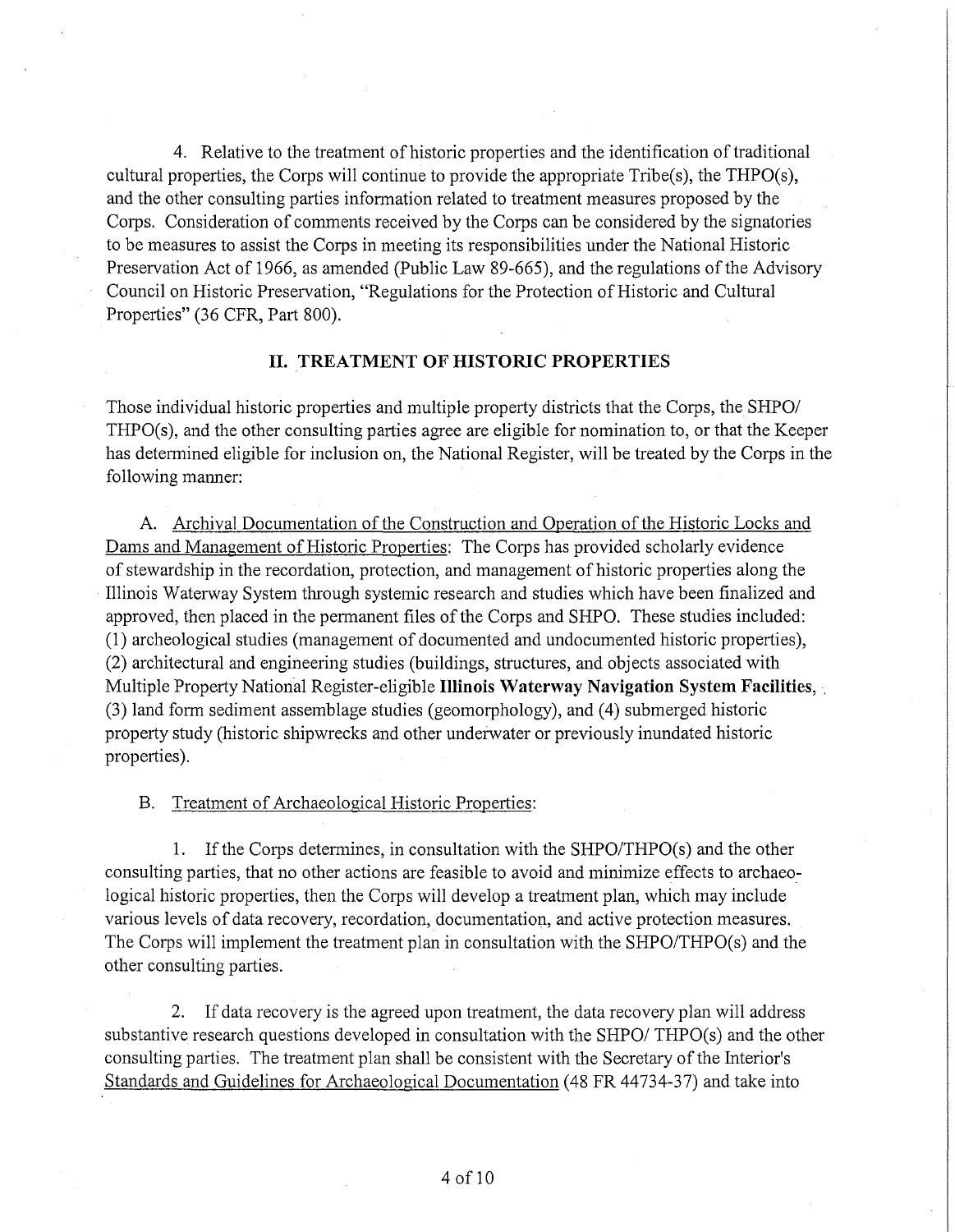account the Council's publication, Treatment of Archaeological Properties (Advisory Council on Historic Preservation, 1980) and SHPO/THPO(s) guidance. It will specify, at a minimum, the following:

a. The property, properties, or portions of properties where the treatment plan is to be carried out;

b. The research questions to be addressed, with an explanation of research relevance and importance;

c. The methods to be used, with an explanation of methodological relevance to the research questions;

d. Proposed methods of disseminating results of the work to the interested public; and,

e. A proposed schedule for the submission of progress reports to the SHPO/THPO(s).

3. The Corps will submit the treatment plan to the SHPO/THPO(s) and the other consulting parties for 30 days' review and comment. The Corps will take into account SHPO/THPO(s) and the other consulting parties' comment(s), and will ensure that the data recovery plan is implemented. The SHPO/THPO(s) and the other consulting parties may monitor this implementation.

4. The Corps will ensure that the treatment plan is carried out by or under the direct supervision of an archaeologist(s), architectural historian(s) and/or other appropriate cultural resource specialist that meets, at minimum, the Secretary of the Interior's Professional Qualifications Standards (48 FR 44738-9).

5. · The Corps will ensure that adequate provisions, including personnel, time, and laboratory space are available for the analysis and curation of recovered materials from historic properties.

6. The Corps will develop and implement an adequate program in consultation with the SHPO/THPO(s) and the other consulting parties to secure archaeological historic properties from vandalism during data recovery.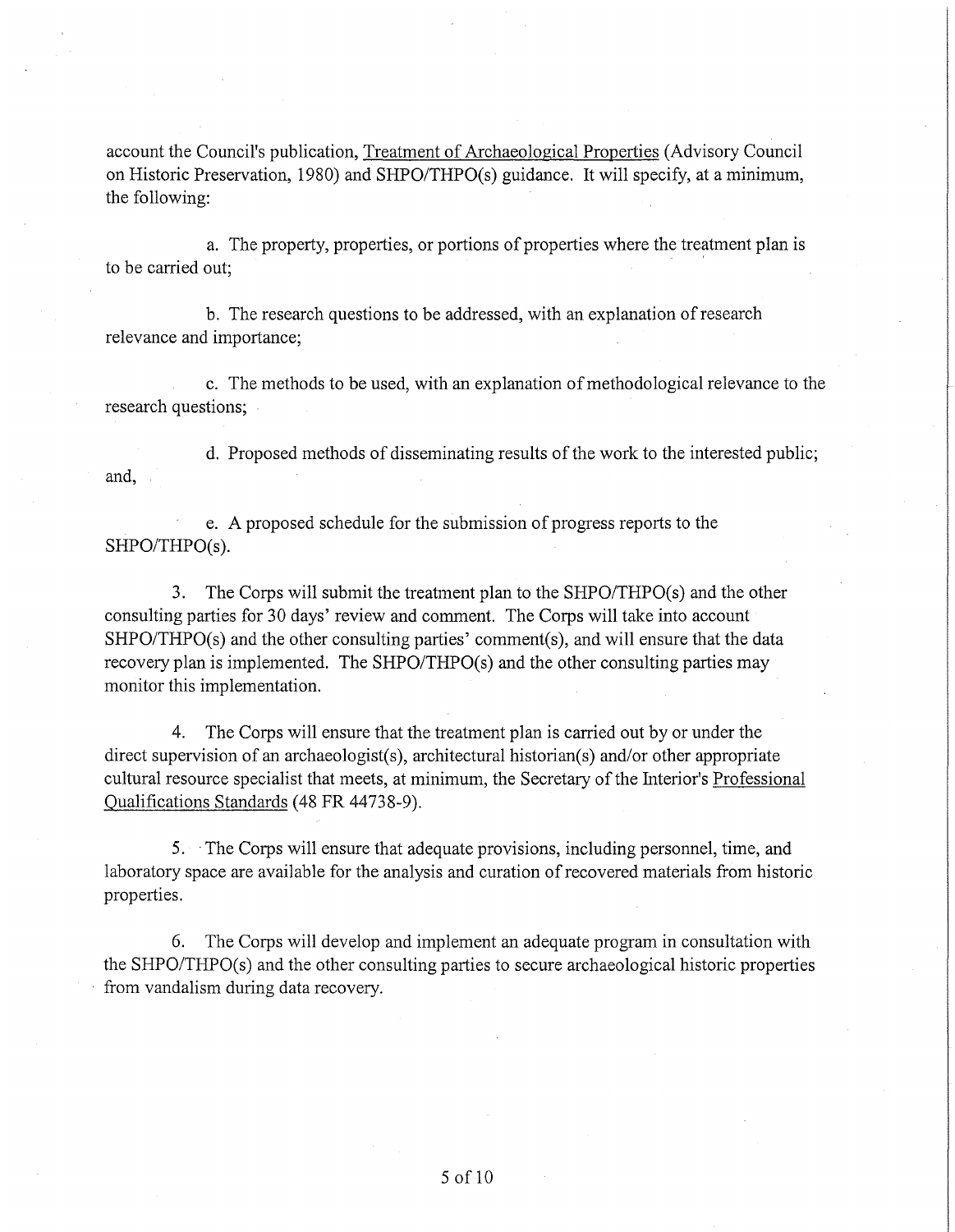# III. **TREATMENT OF HUMAN REMAINS, FUNERARY OBJECTS, SACRED OBJECTS, OR OBJECTS OF CULTURAL PATRIMONY, AND CURATED ITEMS**

A. When human remains, funerary objects, sacred objects, or objects of cultural patrimony are encountered or collected, the Corps will comply with all provisions outlined in the appropriate state acts, statutes, guidance, provisions, etc., and any decisions regarding the treatment of human remains will be made recognizing the rights of lineal descendants, Tribes, and other Native American Indians and under consultation with the SHPO/THPO(s) and the other consulting parties, designated Tribal Coordinator, and/or other appropriate legal authority for future and expedient disposition or curation. When finds of human remains, funerary objects, sacred objects, or objects of cultural patrimony are encountered or collected from Federal lands or federally recognized tribal lands, the Corps will coordinate with the appropriate federally recognized Native American Tribes, pursuant to the Native American Graves Protection and Repatriation Act of 1990 (25 U.S.C: § 3001 *et seq.)* and its implementing regulations (43 CFR Part 10).

B. Cemeteries.

1. Any project activities that affect burials shall comply with state and local burial and cemetery laws. The county coroner shall be notified of the discovery of any human remains within 48 hours (5ILCS 5/2 and 20 ILCS 3440). The City shall notify the SHPO in order to obtain the proper permit prior to removal of remains. Burials, grave markers, and burial artifacts will not be disturbed or removed without this authorization.

2. Burials in cemeteries registered with the State Comptroller's Office are subject to the Cemetery Care Act (760 ILCS 100). A number of state laws may apply to burials that are less than 100 years old but that are not in registered cemeteries. These laws include, but are not limited to, the Cemetery Protection Act (765 ILCS 835), the Public Graveyards Act (50 ILCS 610), and several laws applying to municipalities (see 65 ILCS 5/11-49 through 65 ILCS 5/11- 52.2). Authorization for removal of burials shall be as required under the applicable statute.

3. Burials over 100 years old that are not in registered cemeteries are subject to the Human Skeletal Remains Protection Act (HSRP A) (20 ILCS 3440 and its rule 17 Ill.Adm.Code 4170). This agreement constitutes authorization under Section 16 of HSRPA for removal of any burials that will be affected by the project at locations the SHPO agrees cannot be easily avoided. However, review and approval of specific data recovery plans are still required under 17 Ill.Adm.Code 4170.300(d)(3).

4. Disposition of any discovered human skeletal remains, burial markers, burial artifacts, and documentation of the removal project shall be completed as required by the applicable statute and shall be fully coordinated with the SHPO pursuant to 17 IAC 4147.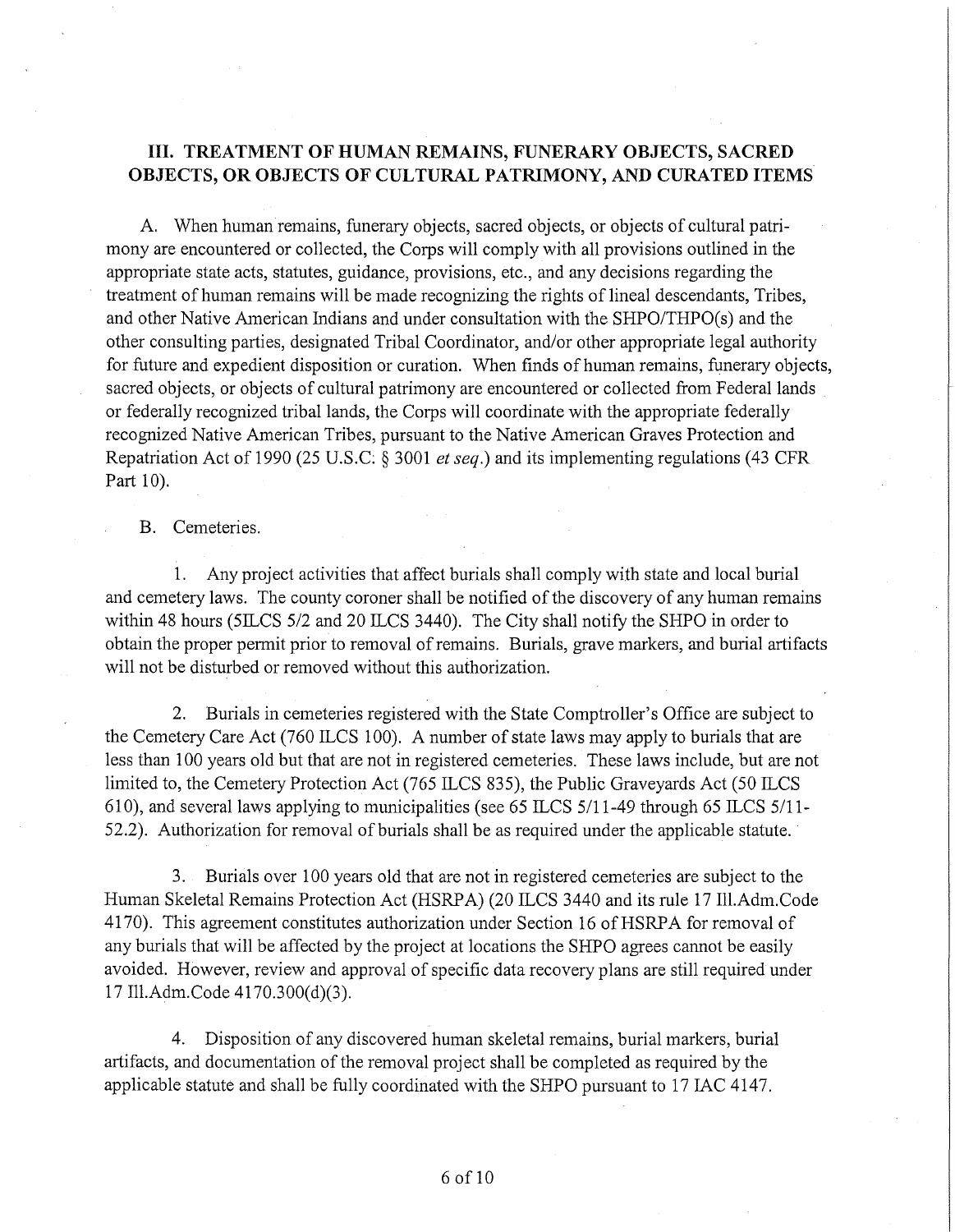C. Collected artifacts, samples, and other physical objects shall be returned to the landowner as real estate upon request. Owners can donate or transfer their ownership rights to the Corps. In consultation with the SHPO/THPO(s), the Corps will ensure that all donated artifacts, samples, and other physical objects with related and associated research materials and records resulting from the historic properties studies are curated at repositories within the State of Illinois in accordance with 36 CFR Part 79.

## **IV. REPORTS**

The Corps will ensure that all final historic property reports resulting from the actions pursuant to this Agreement will be provided in a format acceptable to the appropriate SHPO(s)/THPO(s). The Corps will ensure that all such reports are responsive to contemporary standards, and to the Department of the Interior's Fonnat Standards for Final Reports of Data Recovery (42 FR 5377-79). Precise locations of significant historic properties may be provided only in a separate appendix if it appears that the release of this data could jeopardize historic properties. Locations of traditional cultural properties or sacred sites, consisting of architectural, landscapes, objects, or surface or buried archaeological sites, identified in coordination with Tribes and THPO(s), will be considered to be sensitive information and, pursuant to Section 304 of the National Historic Preservation Act, the Corps will not make this information available for public disclosure. The Corps will make available for publication and public dissemination the reports and associated data, minus precise aforementioned locations and sensitive information.

#### **V. PROVISION FOR POST-REVIEW DISCOVERIES**

In accordance with 36 CFR Section 800.13, if previously undetected or undocumented historic properties are discovered during project activities, the Corps will cease, or cause to stop, any activity having an effect and consult with the SHPO/THPO(s) to determine if additional investigation is required. If further archaeological investigations are warranted or required, the Corps will perform any treatment plan in accordance with Part II - TREATMENT OF HISTORIC PROPERTIES, Part III - TREATMENT OF HUMAN REMAINS, FUNERARY OBJECTS, SACRED OBJECTS, OR OBJECTS OF CULTURAL PATRIMONY, AND · CURATED ITEMS, Part IV - REPORTS, and Part V - PROVISION FOR POST-REVIEW DISCOVERIES, all of this Agreement. If the Corps and the SHPO/THPO(s) determine that further investigation is not necessary or warranted, activities may resume with no further action required. Any disagreement between the Corps and the SHPO/THPO(s) concerning the need for further investigations will be handled pursuant to Part VI - DISPUTE RESOLUTION of this Agreement.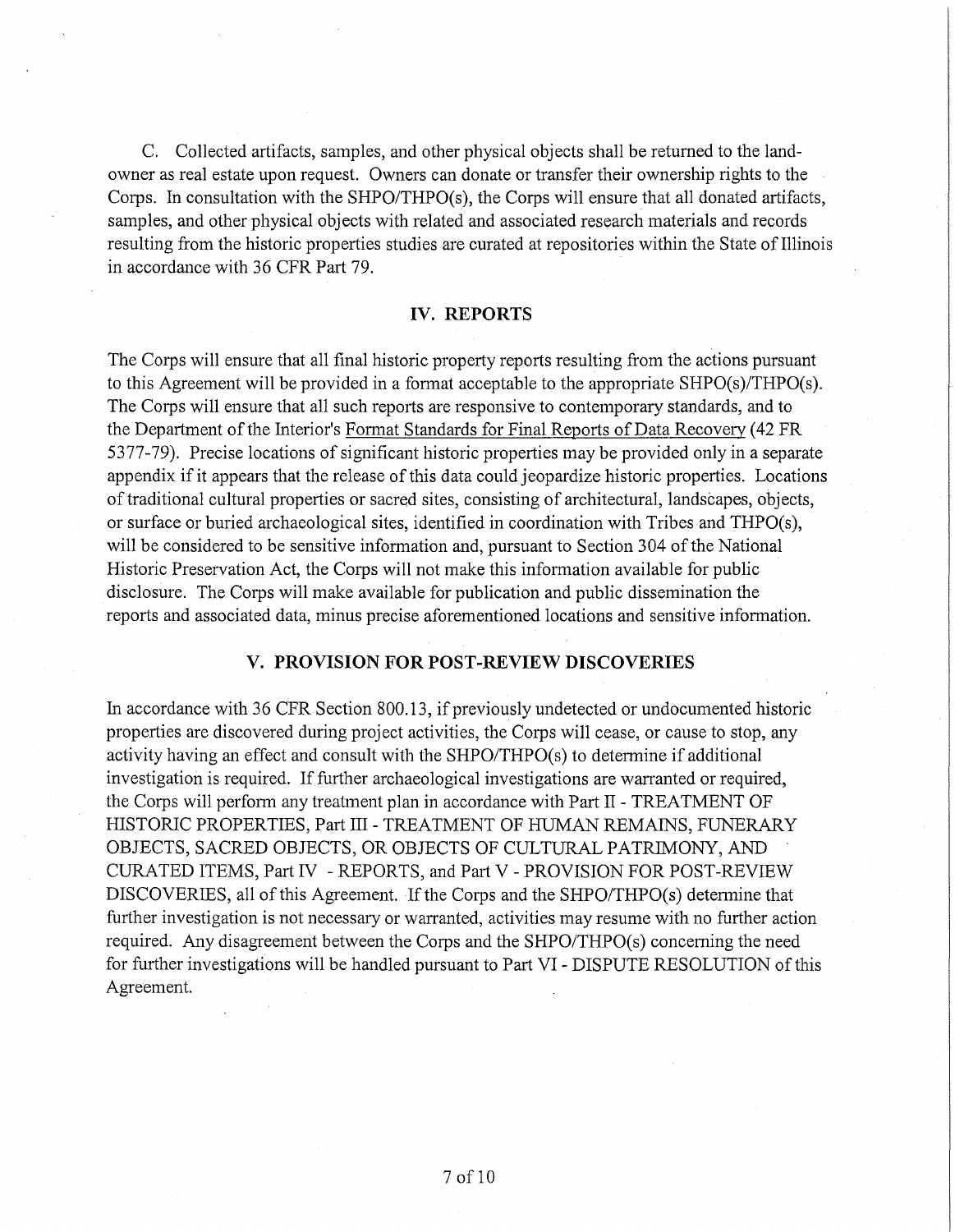## **VI. DISPUTE RESOLUTION**

Should the SHPO/THPO(s) or the Council object within 30 days to any plans or actions provided for review pursuant to this Agreement, the Corps will consult with the objecting party to resolve the objection. If the Corps determines that the disagreement cannot be resolved, the Corps will request further comment from the Council in accordance with the applicable provisions of 36 CFR Part 800.7. The Corps, in accordance with 36 CFR Part 800.7(c)(4), will take any Council comment provided in response into account, with reference only to the subject of the dispute. The Corps' responsibility to carry out all actions under this Agreement that are not the subjects of the dispute will remain unchanged.

#### **VII. TERMINATION**

Any of the signatories to this Agreement may request a reconsideration of its terms or revoke the relevant portions of this Agreement upon written notification to the other signatories, by providing 30 days' notice to the other signatories, provided that these signatories will consult during the period prior to termination to seek agreement on amendments or other actions that would avoid termination. In the advent of termination, the Corps will comply with 36 CFR Parts 800.3 through 800.7 with regard to individual undertakings covered by this Agreement.

## **VIII. AMENDMENTS**

Any signatories to this Agreement may request that it be amended, whereupon the other signatories will consult in accordance with 36 CFR, Parts  $800.6(c)(7)$  and  $800.14(b)(3)$ , to consider such amendment.

## IX. **REPORTING AND PERIODIC REVIEW**

The Corps will provide the SHPO/THPO(s) with evidence of compliance with this Agreement by letter on January 30, 2003, and once every 2 years thereafter said date. This documentation shall contain the name of the project, title of the documents that contained the Agreement, historic properties identified, determinations of effect, avoidance procedures, level of investigation(s) and/or mitigation(s) conducted with titles of all project reports related to such investigation(s) and/or mitigation(s) which have been completed. Every 5 years starting from the date of January 30, 2003, the Corps will provide the SHPO/THPO(s) a review report of the overall IRER to determine this Agreement's effectiveness, accuracy, and economy. Based upon this review, the Corps, the SHPO/THPO(s), and the Council will determine whether the Agreement shall continue in force, be amended, or be terminated.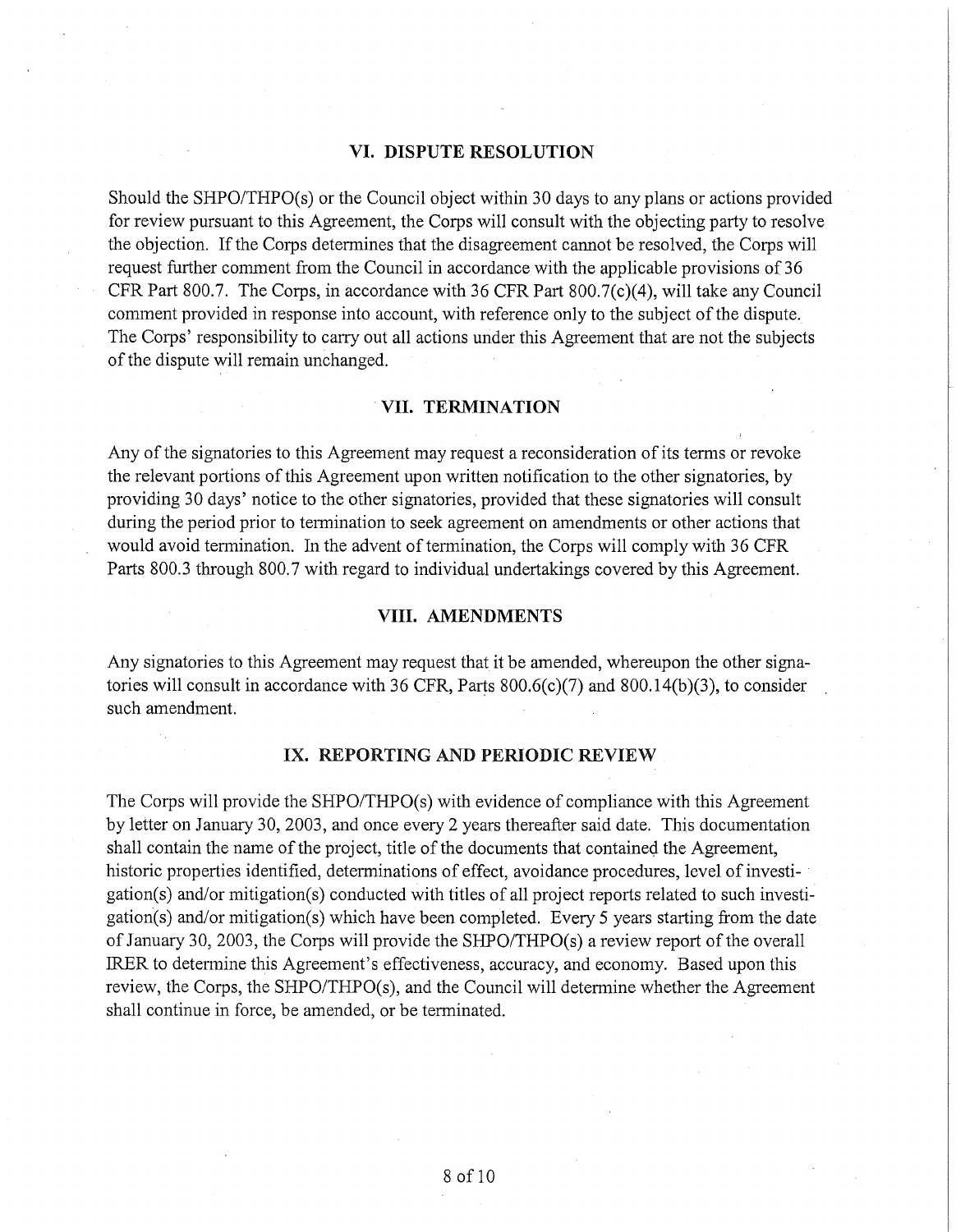## **X. EXECUTION AND IMPLEMENTATION**

A. Nothing in this Agreement is intended to prevent the Corps from consulting more frequently with the SHPO/THPO(s) or the Council concerning any questions that may arise or on the progress of any actions falling under or executed by this Agreement.

B. The undersigned concur that the Corps has satisfied its Section 106 responsibilities for all individual undertakings through this Agreement regarding the implementation of lRER.

C. The stipulations of this Agreement are limited solely to undertakings authorized under Section 216 of the 1970 Flood Control Act and Section 519 (Illinois River Basin Restoration) of the Water Resources Development Act of 2000.

#### **XI. SIGNATORIES TO THIS AGREEMENT**

# A. **CHICAGO DISTRICT, U.S. ARMY CORPS OF ENGINEERS:**

BY: Malglomal.

Date:  $\frac{1}{2}$  Sap or

Colohel Mark A. Roncoli District Engineer U.S. Army Corps of Engineers Chicago District

## B. ROCK ISLAND DISTRICT, U.S. ARMY CORPS OF ENGINEERS:

Date 30 Aug 200

BY: *USAgle* District Engineer U. S. Army Corps of Engineers Rock Island District

E. S. Alling Corps of Engineers<br>Rock Island District<br>C. ST. LOUIS DISTRICT, U.S. ARMY CORPS OF ENGINEERS:<br>BY: Colonel C. Kevin Williams<br>Colonel C. Kevin Williams

Colonel C. Kevin Williams District Engineer U.S. Army Corps of Engineers St. Louis District